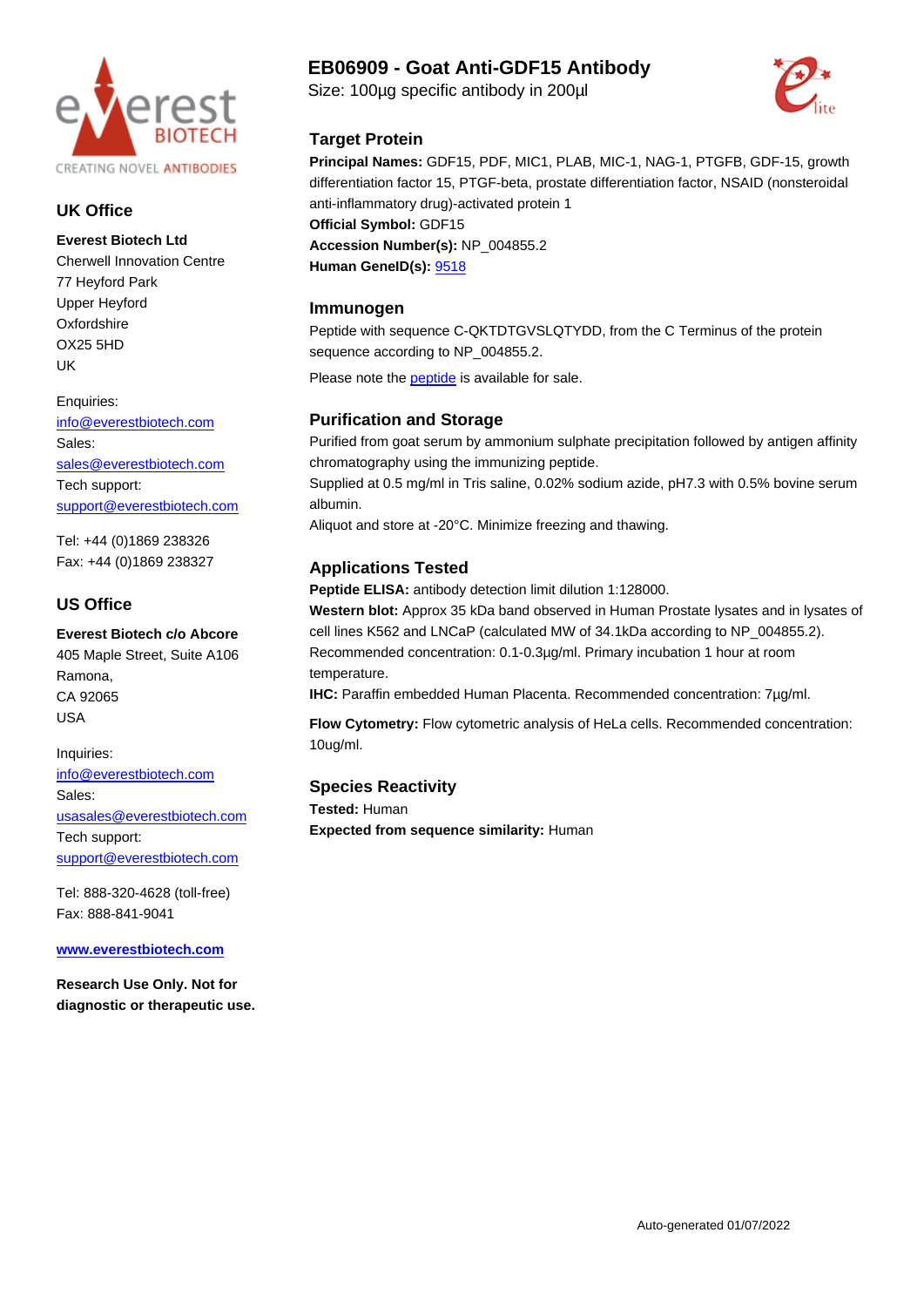

# 15kDa

EB06909 (0.1µg/ml) staining of Human Prostate lysate (35µg protein in RIPA buffer). Detected by chemiluminescence.

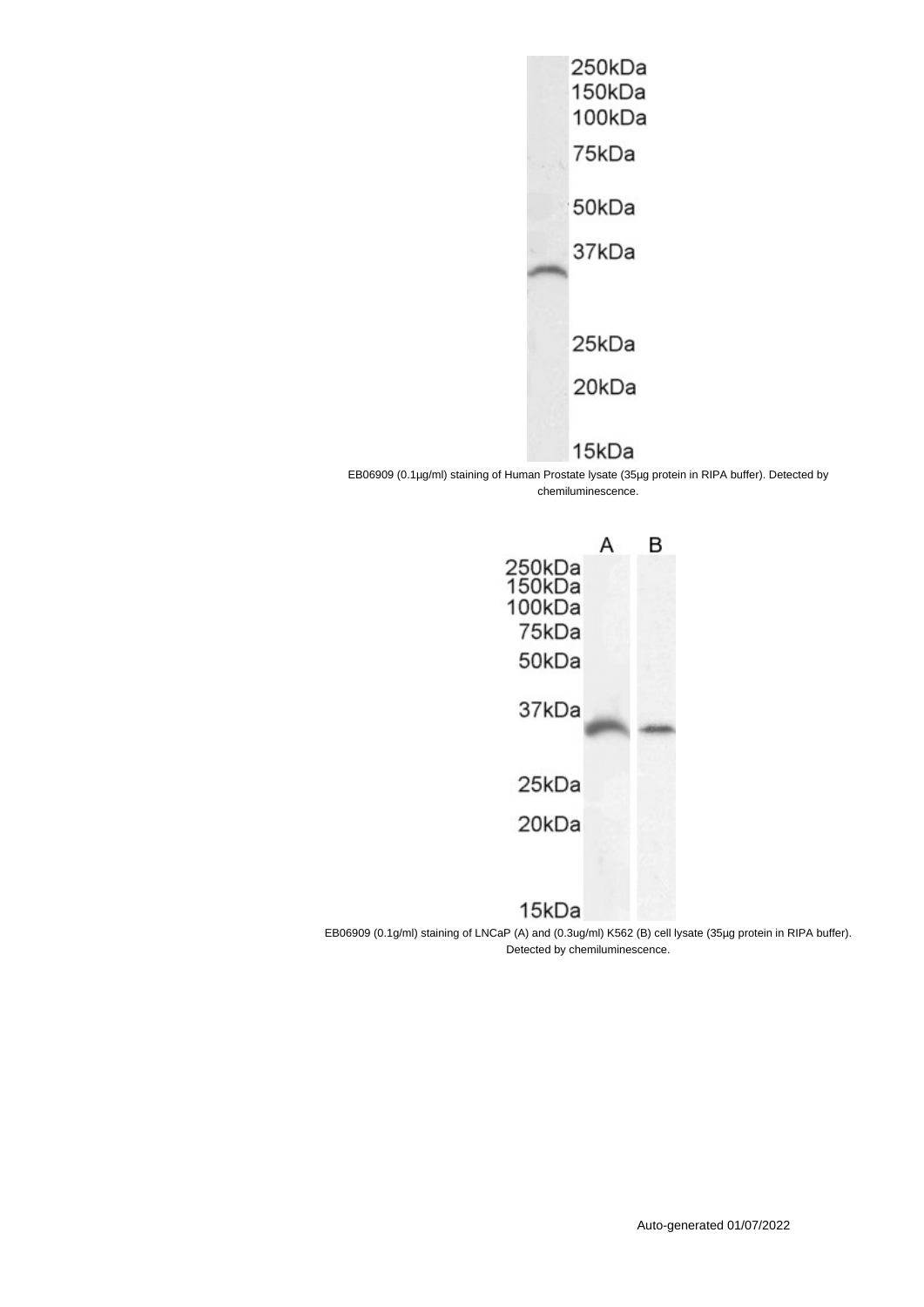

EB06909 Flow cytometric analysis of paraformaldehyde fixed HeLa cells (blue line), permeabilized with 0.5% Triton. Primary incubation 1hr (10ug/ml) followed by Alexa Fluor 488 secondary antibody (1ug/ml). IgG control: Unimmunized goat IgG (black line) followed by Alexa Fluor 488 secondary antibody.



EB06909 (7µg/ml) staining of paraffin embedded Human Placenta. Heat induced antigen retrieval with citrate buffer pH 6, HRP-staining.